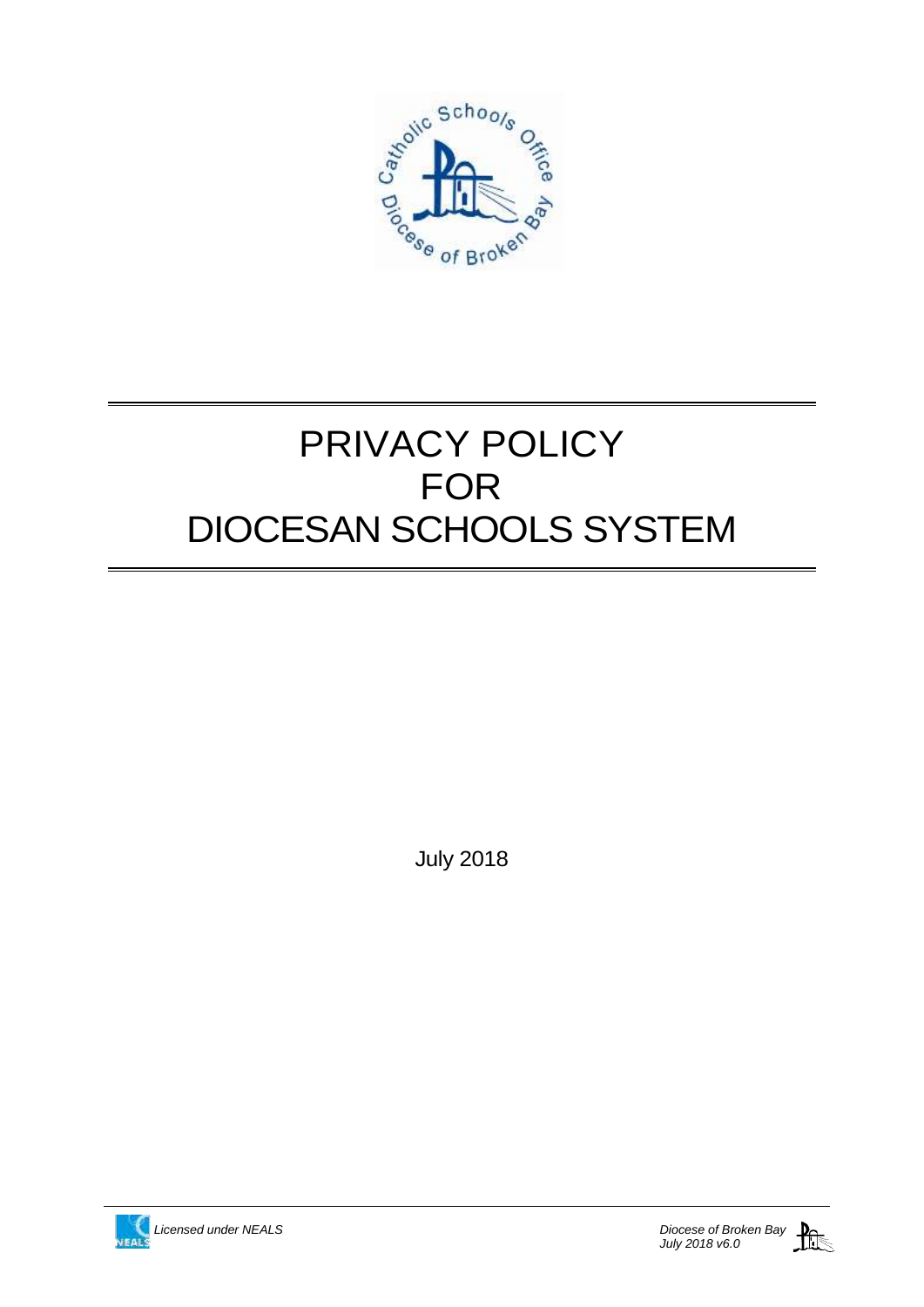The purpose of this policy is to establish a framework for the Diocesan Schools System (DSS) to comply with the requirements of all relevant Commonwealth and State privacy legislation in an open and transparent way. This Policy applies to schools conducted by the DSS and sets out how each school and the Catholic Schools Office (CSO) manages personal information provided to or collected by the CSO and schools that are members of the DSS.

The DSS is bound by the Australian Privacy Principles contained in the Commonwealth Privacy Act 1988. In relation to health records the DSS is also bound by the Health Privacy Principles contained in the Health Records and Information Privacy Act 2002 NSW (Health Records Act).

# POLICY CONTENT

## **DEFINITIONS**

Personal information means information or an opinion about an identified individual or an individual who is reasonably identifiable, whether the information is true or not.

Sensitive information, means information about a person's racial or ethnic origin, political opinions, membership of a political association, religious beliefs or affiliations, philosophical beliefs, trade union or other professional or trade association membership, sexual orientation or practices or criminal record, and includes health information and biometric information about an individual.

Health information means information about the health or disability of an individual.

#### **What kinds of personal information does a school collect and how does a school collect it?**

The type of information schools collect and hold includes (but is not limited to) personal information, including health and other sensitive information, about:

- students and parents and/or guardians (parents) before, during and after the course of a student's enrolment at the school;
	- $\circ$  name, contact details (including next of kin), date of birth, previous school and religion;
	- $\circ$  medical information (eq. details of disability and/or allergies, absence notes, medical reports and names of doctors);
	- o conduct and complaint records, or other behaviour notes, and school reports;
	- o information about referrals to government welfare agencies;
	- o counselling reports;
	- o health fund details and Medicare number;
	- o any court orders;
	- o volunteering information;
	- o photos and videos at school events;
- job applicants, staff members, volunteers and contractors;
	- o name, contact details (including next of kin), date of birth, and religion;
	- $\circ$  information on job application;
	- o professional development history;
	- $\circ$  salary and payment information, including superannuation details;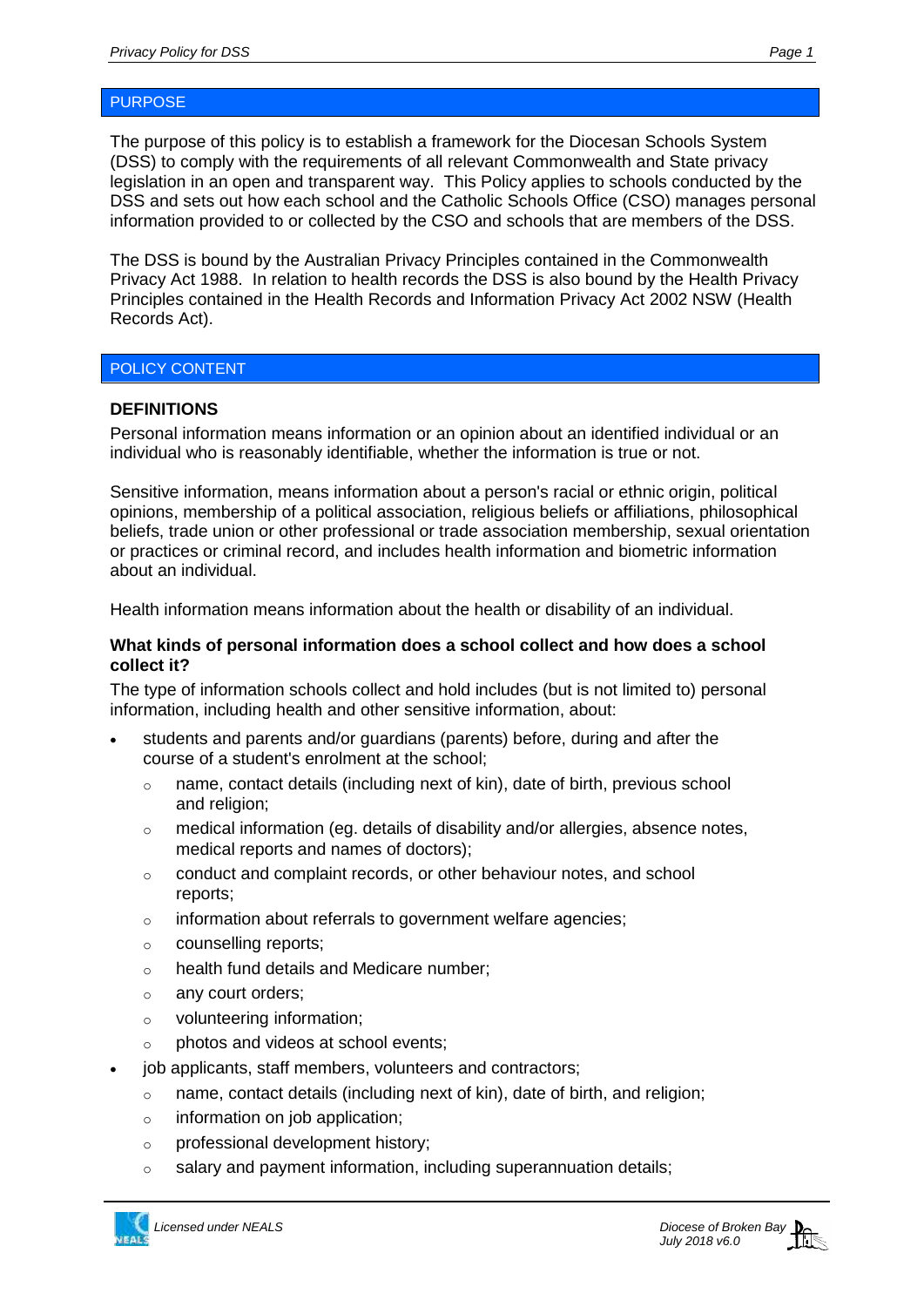- $\circ$  medical information (eg. details of disability and/or allergies, and medical certificates);
- o complaint records and investigation reports;
- o leave details;
- o photos and videos at school events;
- o workplace surveillance information;
- o work emails and private emails (when using work email address) and internet browsing history; and
- other people who come into contact with the school, including name and contact details and any other information necessary for the particular contact with the school.

# *Personal Information provided by the individual:*

A school will generally collect personal information held about an individual by way of forms filled out by parents or students, face-to-face meetings and interviews, emails and telephone calls.

## *Personal Information provided by other people:*

In some circumstances a school may be provided with personal information about an individual from a third party, for example, a report provided by a medical professional or a reference from another school.

## *Exception in relation to employee records:*

Under the Privacy Act and the Health Records and Information Privacy Act 2002 (NSW), the Australian Privacy Principles and Health Privacy Principles do not apply to an employee record. As a result, this Privacy Policy does not apply to the treatment by a school or the CSO of an employee record, where the treatment is directly related to a current or former employment relationship between the school or CSO and employee.

# **How will a school use the personal information it collects?**

A school will use personal information it collects for the primary purpose of collection, and for such other secondary purposes that are related to the primary purpose of collection and reasonably expected, or to which consent has been given.

#### *Students and Parents:*

In relation to personal information of students and parents, a school's primary purpose of collection is to enable the school to provide schooling for students enrolled at the school, exercise its duty of care, and perform necessary associated administrative activities, which will enable students to take part in all the activities of the school. This includes satisfying the needs of parents, the needs of the student and the needs of the DSS and school throughout the whole period the student is enrolled at the school.

The purposes for which the DSS and a school uses personal information of students and parents include:

- keeping parents informed about matters related to their child's schooling, through correspondence, newsletters and magazines
- day-to-day administration
- looking after students' educational, social, spiritual and medical wellbeing
- seeking donations and marketing for the school
- satisfying legal obligations of the DSS and the school and enabling the school to discharge its duty of care.

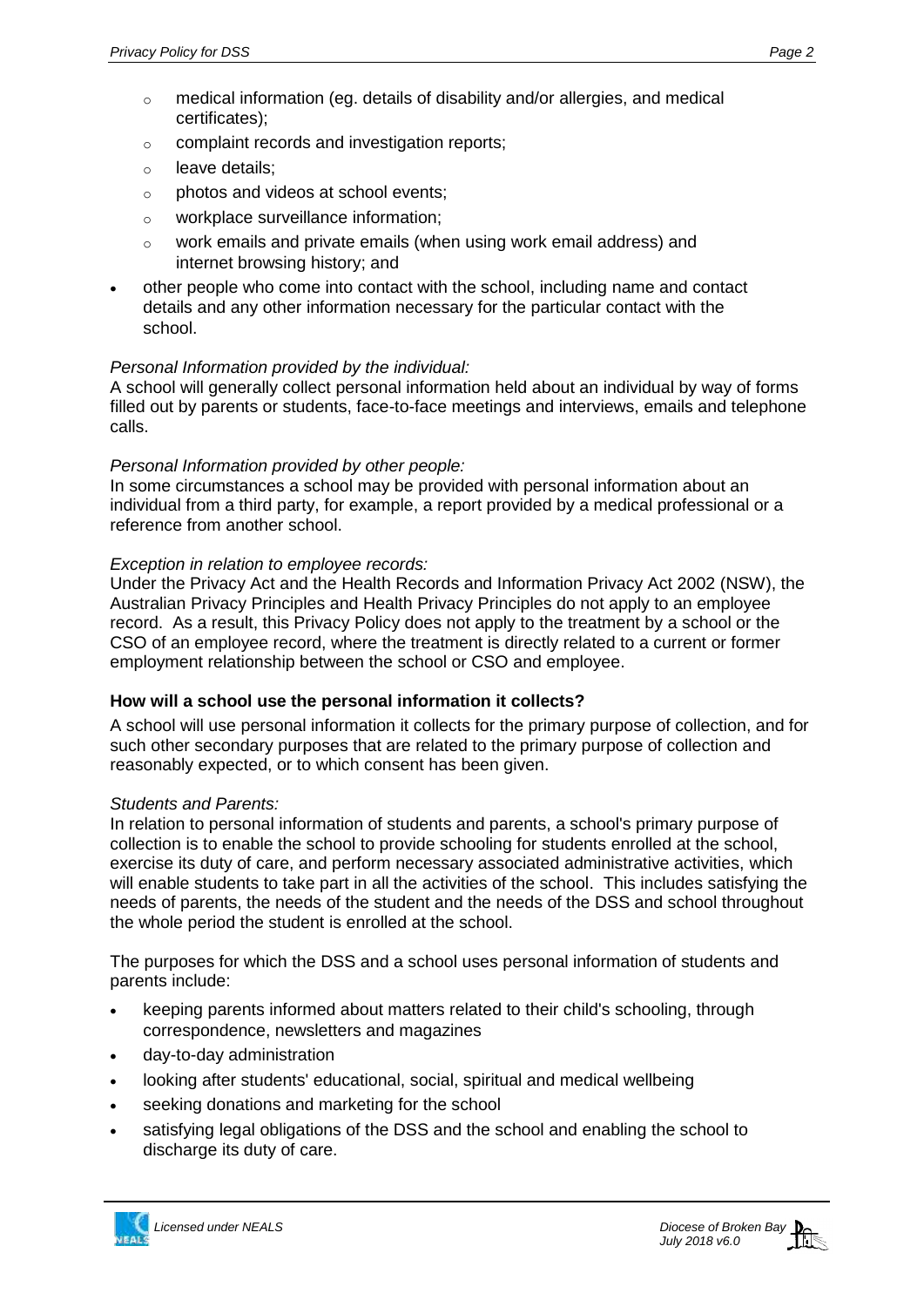In some cases where a school requests personal information about a student or parent, if the information requested is not obtained, the school may not be able to enrol or continue the enrolment of the student or permit the student to take part in a particular activity.

## *Job applicants, staff members and contractors:*

In relation to personal information of job applicants, staff members and contractors, a school's primary purpose of collection is to assess and (if successful) to engage the applicant, staff member or contractor, as the case may be. The purposes for which a school uses personal information of job applicants, staff members and contractors include:

- administering the individual's employment or contract, as the case may be;
- contact in an emergency;
- insurance;
- seeking funds and marketing for the school; and
- satisfying the DSS's and the school's legal obligations, for example, in relation to child protection legislation.

#### *Volunteers:*

A school also obtains personal information about volunteers who assist the school in its functions or who conduct associated activities, such as ex-student associations or parent advisory bodies, to enable the school and the volunteers to work together.

#### *Marketing and fundraising:*

Parents, staff, contractors and other members of the wider school community may from time to time, receive fundraising information. School publications, like newsletters and magazines, which include personal information, may be used for marketing purposes. Personal information held by a school may be disclosed to an organisation that assists in the school's fundraising, for example, the school's ex-student association.

#### **To whom might a school disclose personal information?**

A school may disclose personal information, including sensitive information, held about an individual for educational, administrative and support purposes. This may include to:

- other schools and teachers at those schools;
- government departments (including for policy and funding purposes), Catholic Schools NSW, NCEC;
- the school's local parish and Diocese of Broken Bay;
- medical practitioners;
- people providing educational, support and health services to the school, including specialist visiting teachers, counsellors, sports coaches and volunteers
- providers of learning and assessment tools;
- providers of specialist advisory services and assistance to the school, including in the area of human resources, child protection and students with additional needs
- assessment and educational authorities, including the Australian Curriculum, Assessment and Reporting Authority (ACARA) and NAPLAN Test Administration Authorities (who will disclose it to the entity that manages the online platform for NAPLAN);
- people providing administrative and financial services to the school;
- recipients of school publications, such as newsletters and magazines;
- students' parents or guardians;
- anyone an individual authorises the school to disclose information to; and

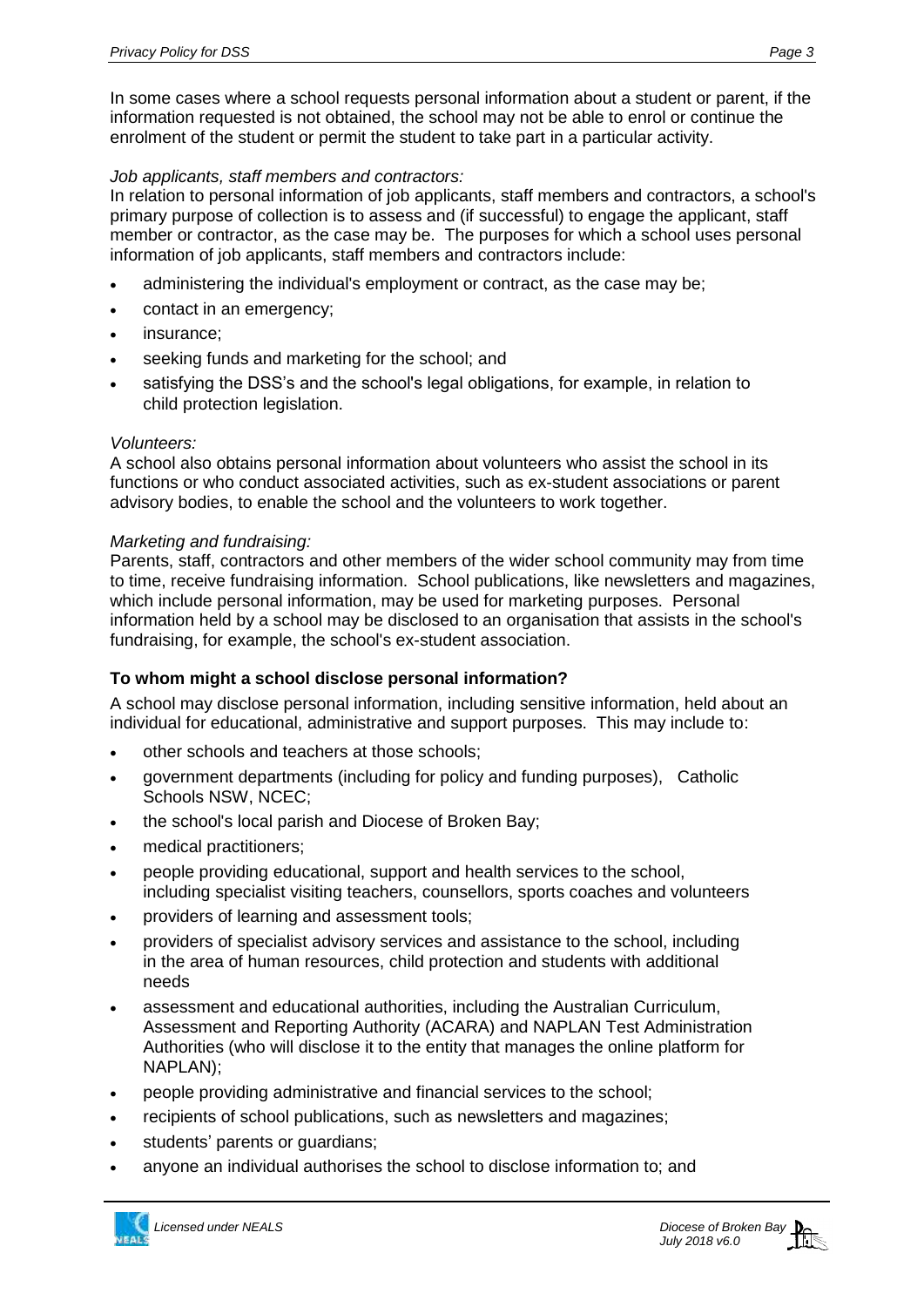anyone to whom we are required to disclose the information by law, including child protection laws.

## *Sending and storing information overseas:*

A school may disclose personal information about an individual to overseas recipients, for instance, to facilitate a school exchange or other overseas excursion. However, a school will not send personal information about an individual outside Australia without:

- obtaining the consent of the individual (in some cases this consent will be implied); or
- otherwise complying with the Australian Privacy Principles or other applicable privacy legislation.

The school may use online or 'cloud' service providers to store personal information and to provide services to the school that involve the use of personal information, such as services relating to email, instant messaging and education and assessment applications. Some limited personal information may also be provided to these service providers to enable them to authenticate users and access their services. This personal information may be stored in the 'cloud' which means that it may reside on a cloud service provider's servers which may be situated outside Australia.

An example of such a cloud service provider is Google. Google provides the 'Google Apps for Education' (GAFE) including Gmail, and stores and processes limited personal information for this purpose. School personnel and the CEC and its service providers may have the ability to access, monitor, use or disclose emails, communications (eg instant messaging), documents and associated administrative data for the purposes of administering GAFE and ensuring its proper use.

## **How does a school treat sensitive information?**

Sensitive information will be used and disclosed only for the purpose for which it was provided or a directly related secondary purpose, unless the individual agrees otherwise, or the use or disclosure of the sensitive information is allowed by law.

# **Management and security of personal information**

CSO and school staff are required to respect the confidentiality of students' and parents' personal information and the privacy of individuals. Any staff member who is uncertain about their obligations under this policy should seek clarification from their principal or in the case of CSO staff, from their Head of Service. A failure by a staff member to comply with the important obligations set out in this policy may result in disciplinary action.

Each school is required to have in place steps to protect the personal information the school holds from misuse, interference and loss, unauthorised access, modification or disclosure by use of various methods including locked storage of paper records and password access rights to computerised records.

The DSS endeavours not to store personal information for longer than necessary.

# **Access and correction of personal information**

Under the Commonwealth Privacy Act and Health Records and Information Privacy Act, an individual has the right to seek and obtain access to any personal information which the CSO or a school holds about them and to advise the CSO or the school of any update or perceived inaccuracy. There are some exceptions to this right set out in the Act. Students will generally be able to access and update their personal information through their parents, but older students may seek access and correction themselves.

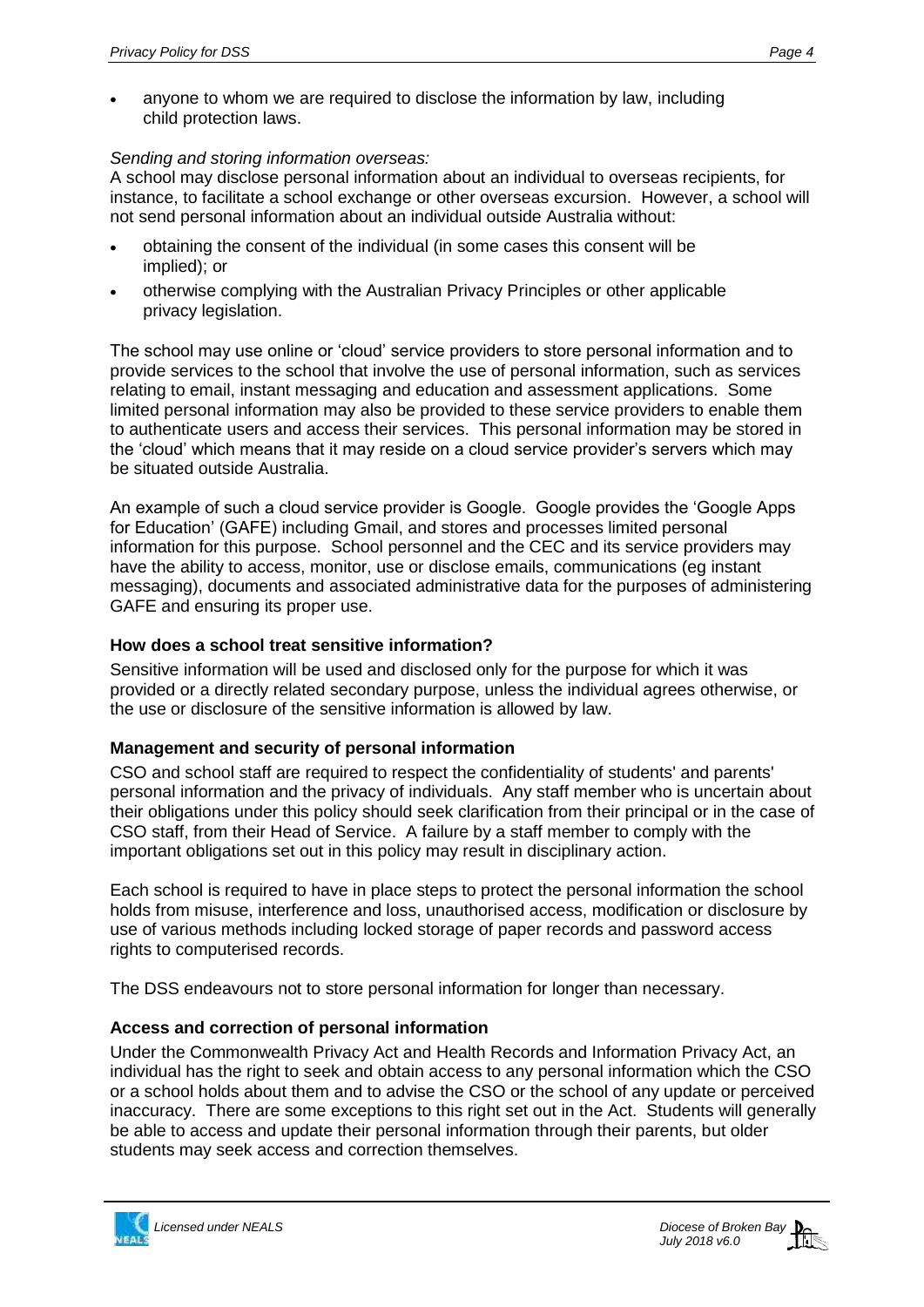To make a request to access or update any personal information the CSO or a school holds about an individual or their child, parents should contact the school's principal in writing.

The school may require a parent to verify their identity and specify what information is required. The school may charge a fee to cover the cost of verifying the application and locating, retrieving, reviewing and copying any material requested. If the information sought is extensive, the school will advise the likely cost in advance. However, there will be occasions when access is denied. Such occasions would include where release of the information would have an unreasonable impact on the privacy of others, or where the release may result in a breach of the school's duty of care to the student. If the school is not able to provide access to that information, the school will provide the parent with written notice explaining the reasons for refusal.

# **Consent and rights of access to the personal information of students**

The DSS respects every parent's right to make decisions concerning their child's education. Generally, a school will refer any requests for consent and notices in relation to the personal information of a student to the student's parents. A school will treat consent given by parents as consent given on behalf of the student, and notice to parents will act as notice given to the student.

A school may, at its discretion, on the request of a student grant that student access to information held by the school about them, or allow a student to give or withhold consent to the use of their personal information, independently of their parents. This would normally be done only when the maturity of the student and/or the student's personal circumstances so warrant it.

# **Enquiries and complaints**

For further information about the way the CSO or a school manages the personal information it holds, or to make a complaint that a school or the CSO has breached the Australian Privacy Principles, individuals should contact the school's principal (if the complaint relates to a school) or the Privacy Officer at the CSO (if the complaint relates to the CSO).

The school or the CSO will investigate any complaint and will notify the complainant of a decision in relation to their complaint as soon as is practicable after it has been made. The DSS Complaints Handling Policy provides guidelines for the handling of complaints relating to the operation of Diocesan Systemic Schools, including complaints about management of personal information provided to or collected by the CSO and the schools it administers

Individuals may also make a complaint to the Office of the Australian Information Commissioner.

# *Related legislation, policies and procedures*

- Australian Curriculum, Reporting and Assessment Act 2008 (Cth)
- Children and Young Persons (Care and Protection) Act 1998
- Complaints Handling Policy and Procedures
- Diocesan Schools System Acceptable Use Policy
- Education Act 1990 (NSW)
- Education Amendment (School Attendance) Act 2009
- Health Records and Information Privacy Act 2002 (NSW)
- Ombudsman Act 1974
- Privacy Act 1988 (Cth)
- Privacy Amendment (Enhancing Privacy Protection) Act 2012 (Cth)
- Schools Assistance (Learning together Through Choice and Opportunity) Act 2004 (Cth)
- Records Retention for CSO
- Records Retention for Schools